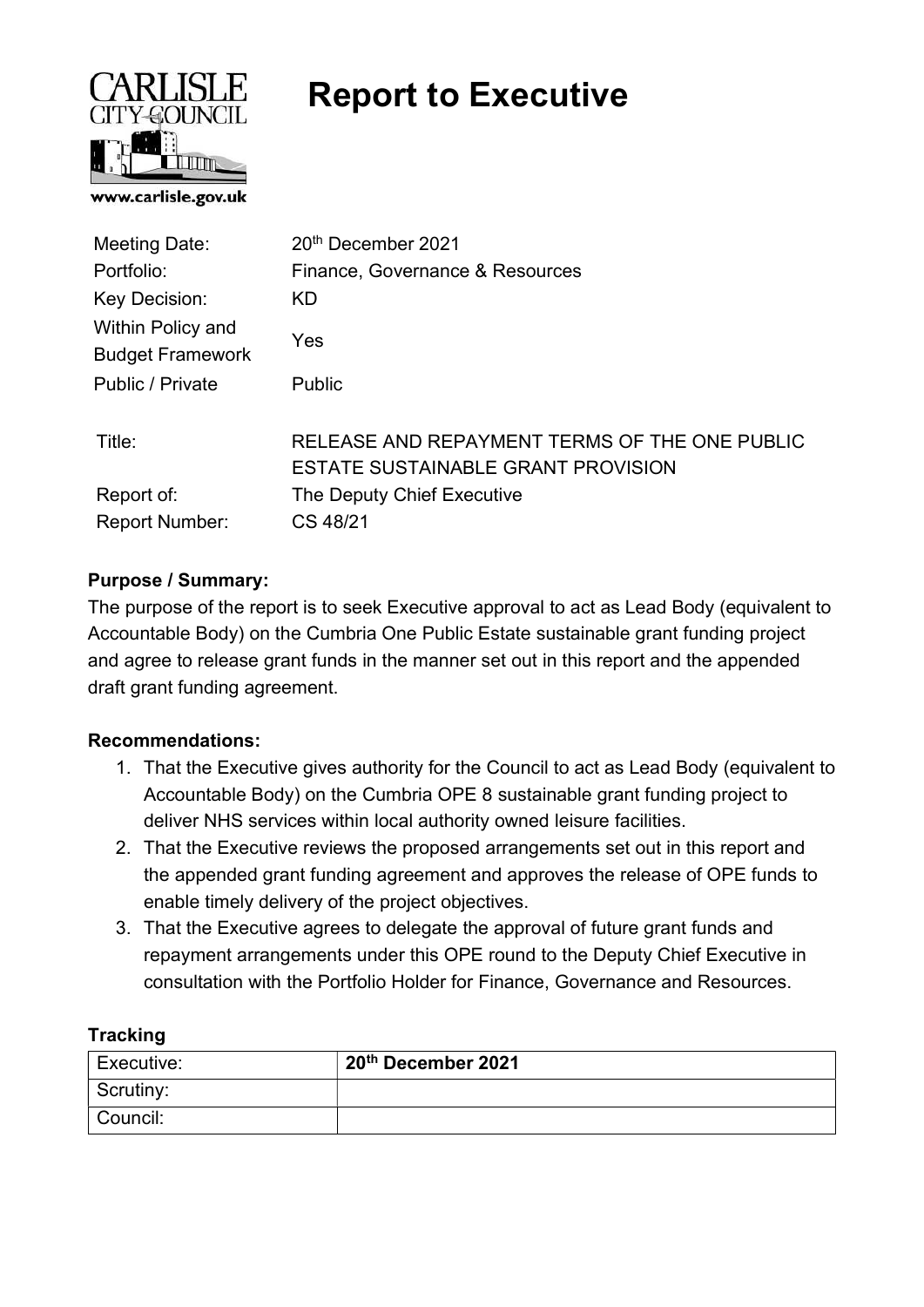# 1. BACKGROUND

- 1.1 The One Public Estate (OPE) programme is a partnership between the Office of Government Property (OGP) in the Cabinet Office, the Local Government Association (LGA) and the Department for Levelling Up, Housing and Communities (DLUHC). The collective aim of the partnership is to bring public sector bodies together; to create better places by using public assets more efficiently, creating service and financial benefits for partners; and releasing public land for housing and development.
- 1.2 The OPE programme provides revenue support plus expertise to locally led OPE partnerships to achieve these ambitions. The benefits of this work have already been establish in Cumbria with each partner joining the Governments national public property database / GIS tool (ePIMS) and the delivery of a range of small scale projects that meet the ambitions of this programme.
- 1.3 The District Councils, Cumbria County Council and other partners represented on the Cumbria Chief Executives Group have continued to work on the Governments OPE programme following an initial successful application for £120,000 from the last phase of this initiative. This initial grant was accepted by Carlisle City Council in March 2019 (via an Officer Decision Notice) and was used to develop the programme and support such projects as the Citadel's Borderlands development.
- 1.4 During late 2019 the OPE Cumbria Partnership applied for further funding under ninth round of the programme. This application was approved and an award of £360,000 was made to our partnership to assist with the delivery of the programme. This award was also accepted via an Officer Decision Notice in February 2021. The allocation and grant arrangements for this project are proposed to be via the OPE Programme Board with Carlisle City Council acting as the accountable body.
- 1.5 Of the £360,000 partnership funding, £60,000 has been applied to programme delivery costs with the remainder being offered as a sustainable grant (interest free, but repayable by end of March 2024) to projects that sought to bring together NHS and leisure providers, who could share facilities, deliver treatment and rehabilitation services at leisure sites and potentially re-use vacated NHS space for other patient provision. The deliver of these projects could bring significant benefits to both NHS providers and local authority leisure operators by combining treatment, rehabilitation and long term population health programmes and services.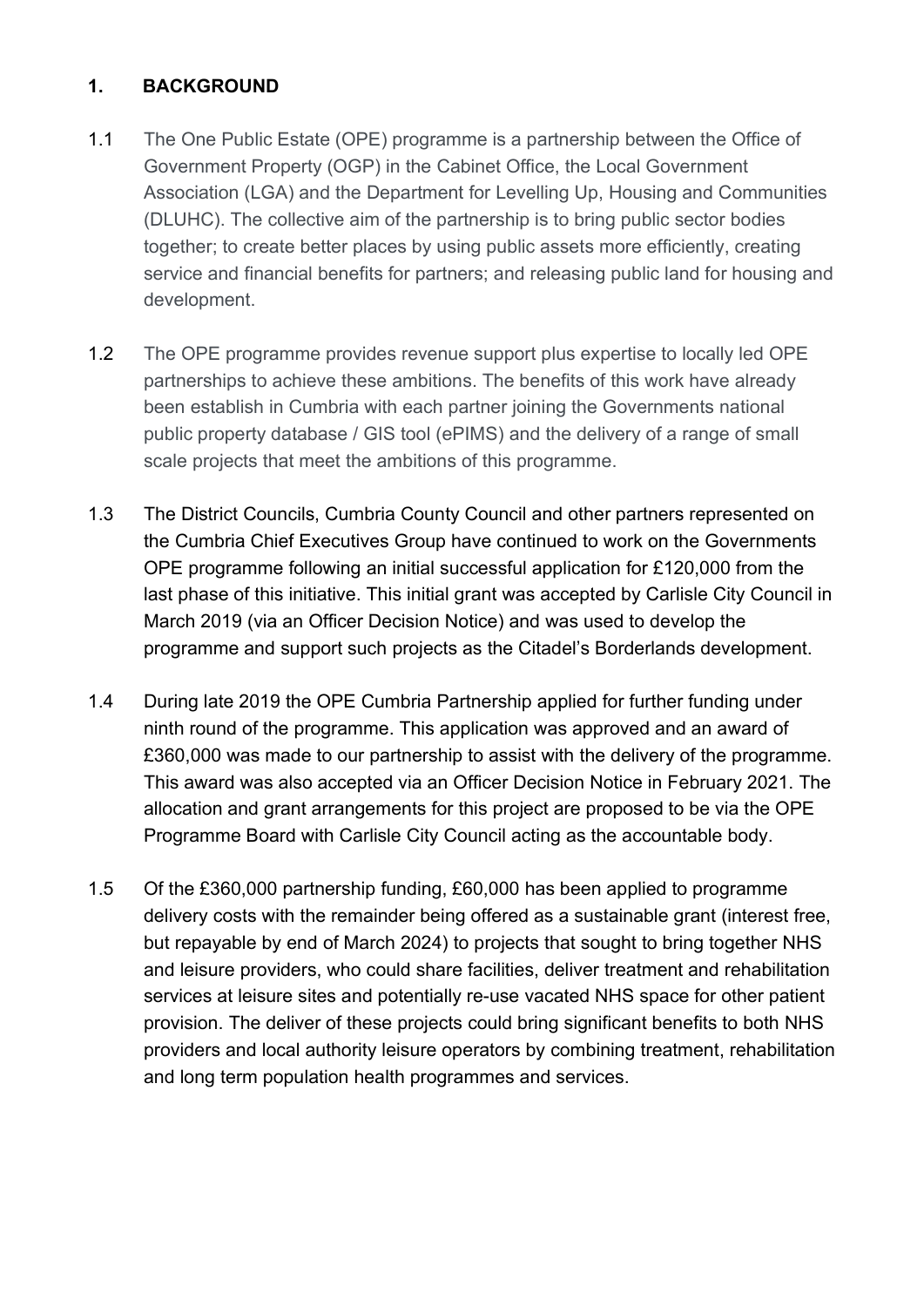1.6 To date one scheme has been developed by Morecambe Bay NHS Foundation Trust, South Lakeland District Council and GLL. This project now requires the release of £60,000 to meet the costs of delivering capital works at Kendal Leisure Centre. To ensure any risks associated with releasing these funds (namely non or late repayment, insufficient or inappropriate funding claims) are managed correctly a grant funding agreement has been developed to govern the transaction.

# 2. PROPOSALS

- 2.1 The scheme described above in 1.4 now requires the release of funds from the £300,000 partnership funding currently being held by Carlisle City Council. To facilitate this release and protect the Council from risks associated with the repayment of the sustainable grant a Grant Funding Agreement has been drafted to ensure good governance and bind the receiving body (Morecambe Bay NHS Foundation Trust) to repaying this grant before the City Council is required to repay this to OPE.
- 2.2 Although this first grant allocation does not exceed the value for an Executive Key Decision, allocation the full grant of £300,000 would necessitate agreement by the Executive. In addition to the potential full allocation of this sustainable grant, it is also important to draw attention the risks associated with the repayment of the grant back to OPE (a part of the Cabinet Office). These risks (largely related to nonrepayment by a third party) are to be governed a Grant Funding Agreement based on the example attached for this first payment. It is proposed that this agreement is used as the basis for any future grant payments under this particular OPE programme and that authorisation to sign off any future grant funding agreements is delegated to the Deputy Chief Executive in consultation with the Portfolio Holder for Finance, Governance and Resources.

# 3. RISKS

3.1 There is a risk that the Council allocate resources to a third party under this OPE programme and those parties fail to repay this grant prior to the end of March 2024. This risk will be mitigated by the production and agreement of a Grant Funding Agreement binding the recipient to a repayment schedule / deadline.

# 4. CONCLUSION AND REASONS FOR RECOMMENDATIONS

4.1 The OPE programme represents an important step forward in determining the future use of public sector assets and property. This OPE grant provides a key opportunity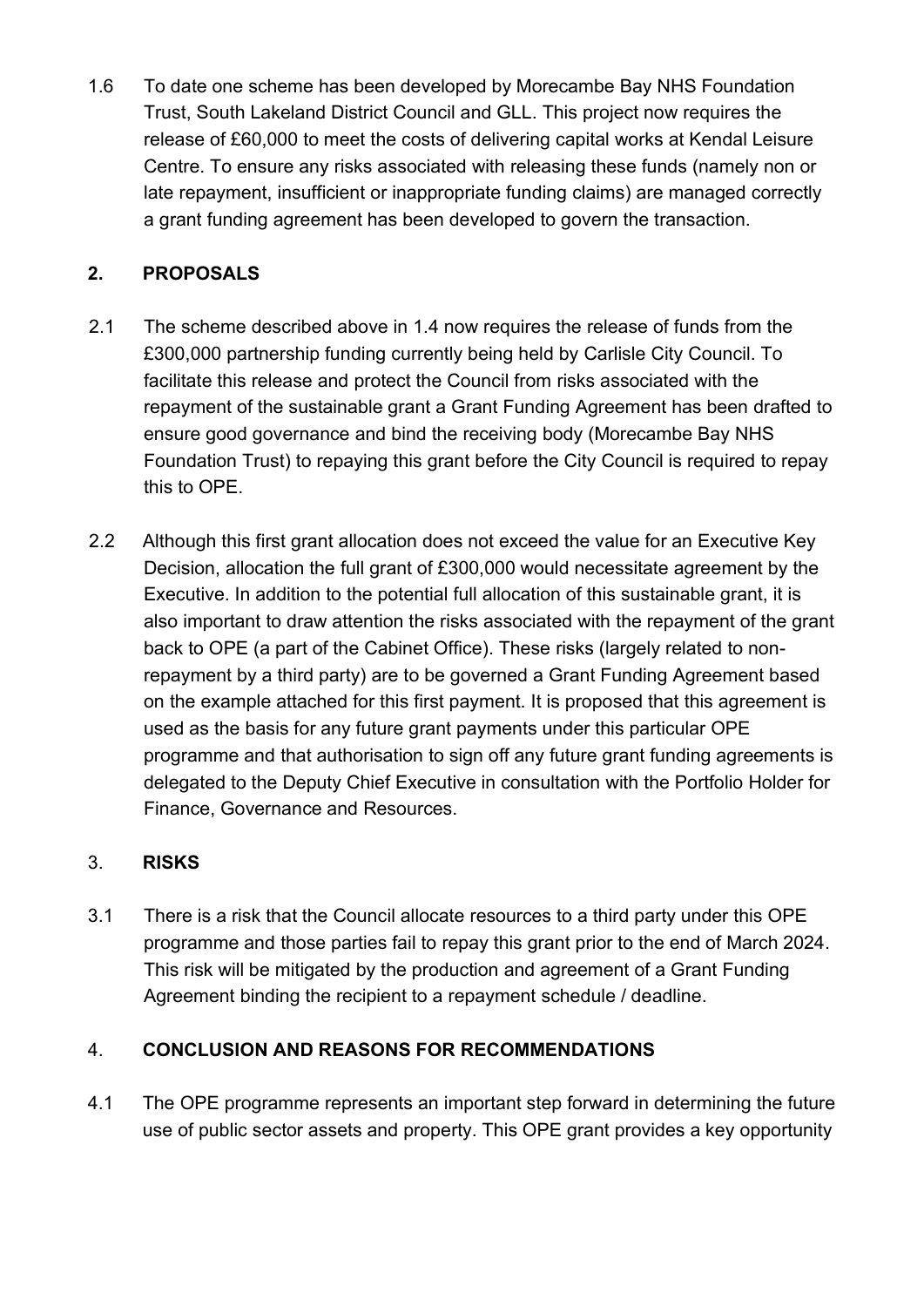to develop new joint service arrangements that will support the county Public Health Strategy and more efficient property use arrangements.

4.2 The risks associated with the allocation of these grants will be mitigated by the deployment of a Grant Funding Agreement to govern the payment and repayment of the funds.

Contact Officer: Darren Crossley Ext: 7120

Appendices attached to report:

Note: in compliance with section 100d of the Local Government Act 1972 the report has been prepared in part from the following papers:

• None

# CORPORATE IMPLICATIONS:

LEGAL – The Council's Financial Procedure Rules require authority of the Executive to take on the role of Accountable Body. Delivery of the grant to the grantee will be by way of Grant Funding Agreement rather than a Memorandum of Understanding. This will best protect the Council's position and ensure recoupment of the funds from the grantee in due course.

FINANCE – The report clearly sets out the financial transactions relating to the specific OPE grant funding received; with £300,000 being received as a sustainable grant meaning that it is repayable to the Government by 2024. Irrespective of who spends the funds, with OPE8 (Schedule 1 of the attached draft Grant Funding Agreement (GFA)) clearly defining the purpose and the eligibility criteria, the City Council, as the Accountable Body, will be liable for the repayment. The GFA mitigates the risk of non-payment by the end recipient but the Executive must recognise this element of risk and also be aware of the risks and benefits before agreeing to act as the Accountable Body for any grants received via the OPE programme.

# EQUALITY –

# INFORMATION GOVERNANCE –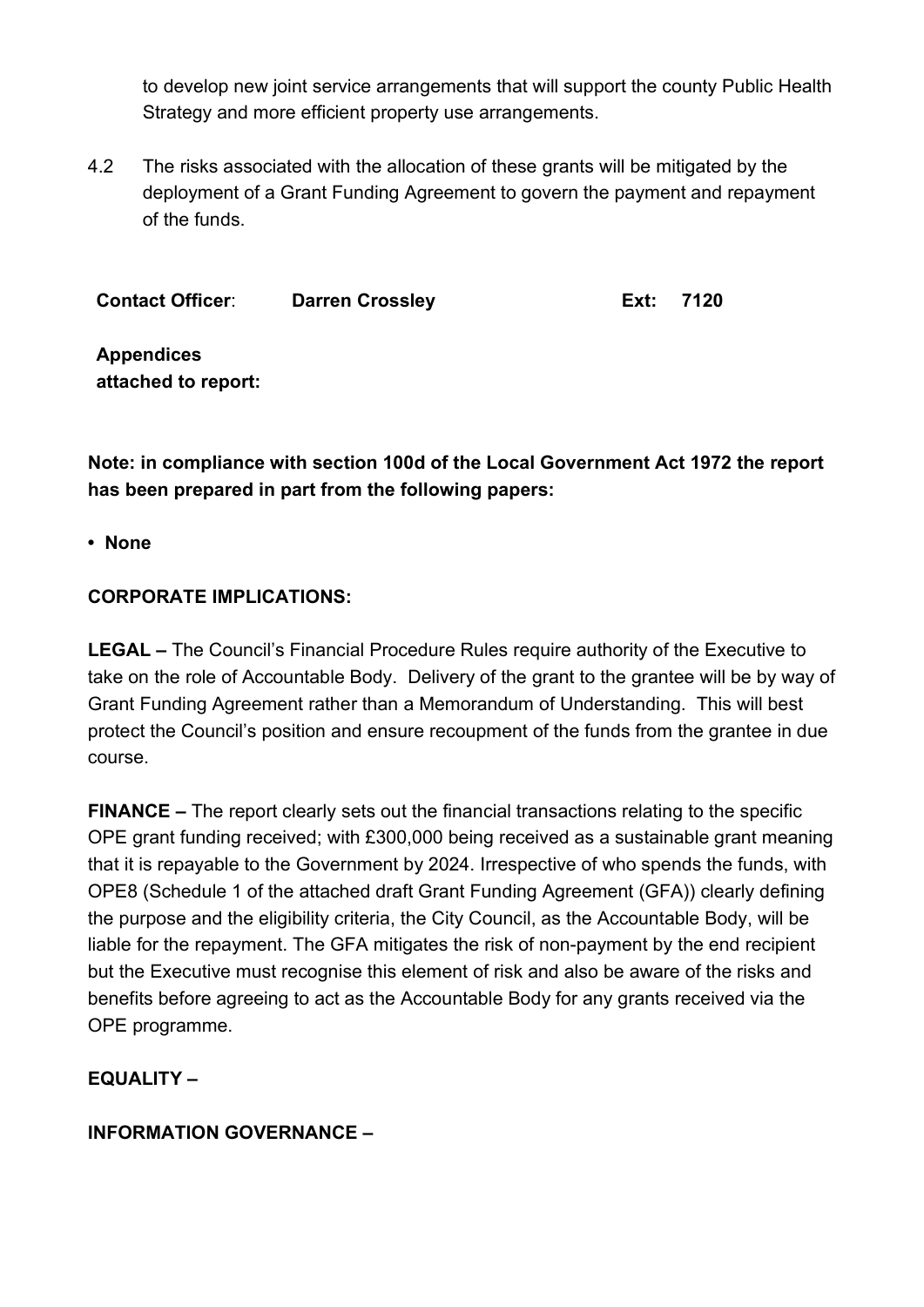**DATED 2021**

------------

# **GRANT AGREEMENT**

between

**THE COUNCIL OF THE CITY OF CARLISLE**

and

**UNIVERSITY HOSPITALS OF MORECAMBE BAY NHS FOUNDATION TRUST**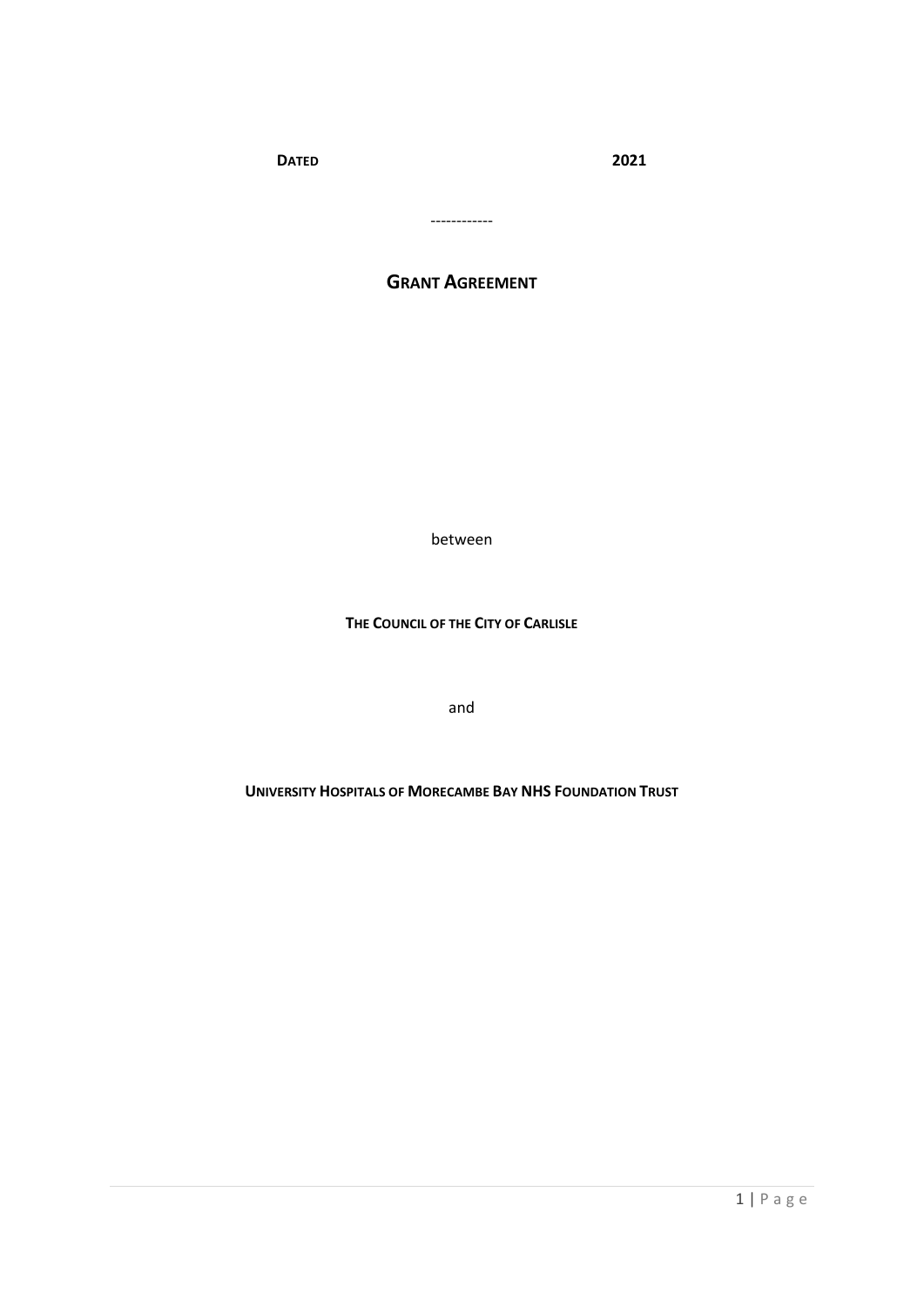## **PARTIES**

- (1) The Council of the City of Carlisle, whose principal address is at Civic Centre, Rickergate, Carlisle CA3 8QG (**Funder**).
- (2) University Hospitals of Morecambe Bay NHS Foundation Trust whose principal address is at Westmorland General Hospital, Burton Road, Kendal, LA9 7RG (**Recipient**).

### **BACKGROUND**

- (A) The Recipient is the NHS Trust for the district of South Lakeland District Council within which the Premises are situated.
- (B) The Funder is the lead authority for the Cumbria Partnership One Public Estate programme (**OPE**) and is responsible for all OPE programme activity. The Cumbria Partnership has been awarded the sum of £300,000 sustainable grant funding to co-locate NHS musculoskeletal physiotherapists into publicly owned buildings across the County (**the Project**). The funding for the Project forms part of this award (**the Grant**).
- (C) The Project was approved by the Executive of the Funder on  $13<sup>th</sup>$  August 2021.
- (D) The Funder has agreed to pay the Grant to the Recipient to assist it in carrying out the Project.
- (E) This Agreement sets out the terms and conditions on which the Grant is made by the Funder to the Recipient.
- (F) These terms and conditions are intended to ensure that the Grant is
	- (a) used for the purpose for which it is awarded; and
	- (b) repaid in accordance with the terms of OPE8.

### **AGREED TERMS**

1. Definitions

### 1.1 In this Agreement the following terms shall have the following meanings:

The "**Funder**" means Carlisle City Council

The "Funding Period" means 1<sup>st</sup> April 2021 to 31 March 2024

The "**Grant**" means the monies payable by the Funder to the Recipient under the terms of this Grant Agreement, the amount of which (the "**Grant Amount**") shall not be more than £60,000.

**"Procurement Legislation"** means all applicable directives, statutes, regulations, policies and guidance relating to the procurement of supplies, services and works for the public sector, including but not limited to the Public Contracts Regulations 2015, the Utilities Contracts Regulations 2016, the Concession Contracts Regulations 2016, any replacement legislation and any related legislation.

The "**Purpose**" means that detailed in Schedule 1.

The "**Recipient**" means University Hospitals of Morecambe Bay NHS Foundation Trust.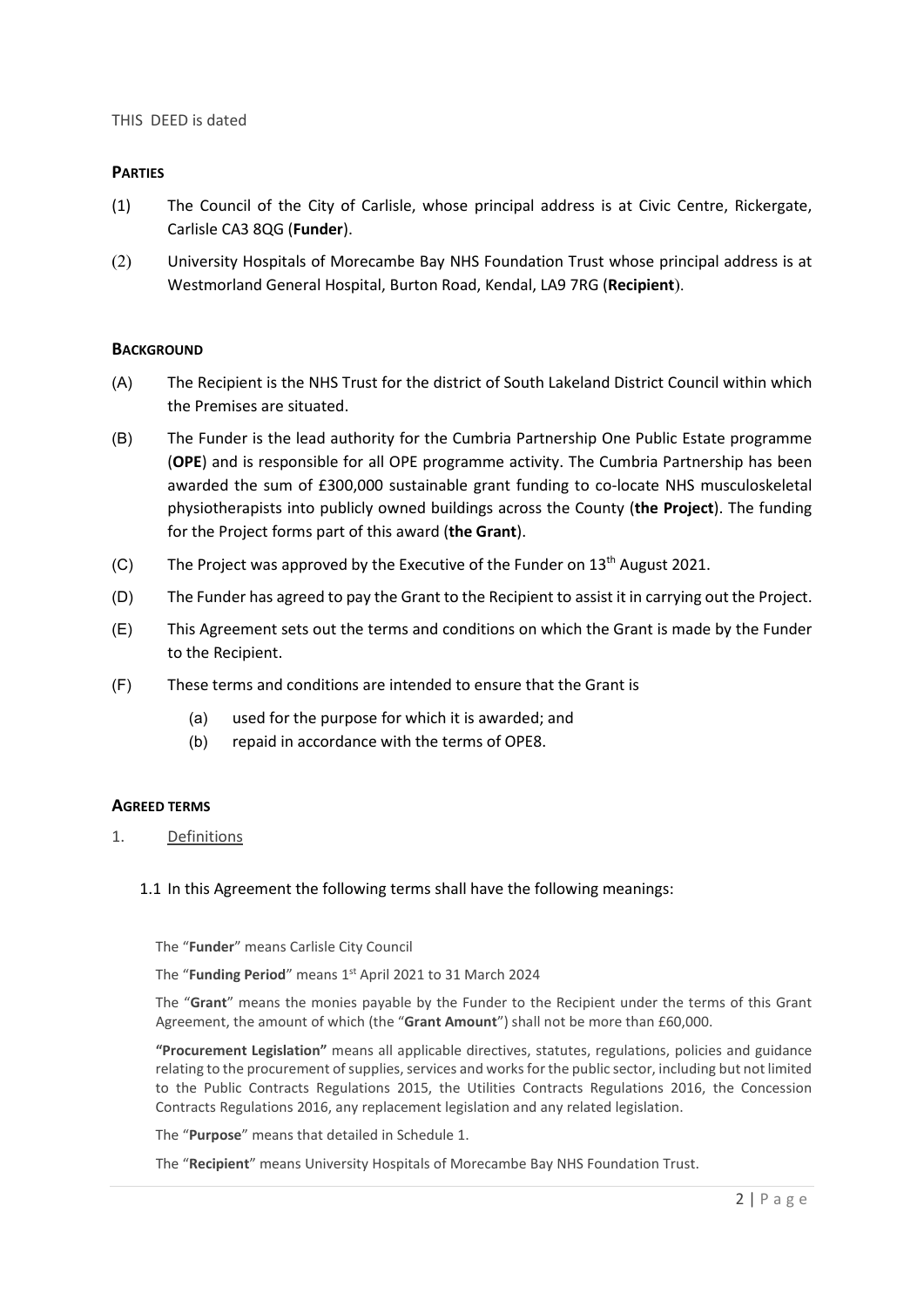1.1 References to any statute or subordinate legislation in this Grant Agreement include references to any amendments or replacements to the statute or sub-ordinate legislation that may be enacted from time to time.

### 2. Terms and conditions

#### **Grant Offer**

- 2.1 Subject to the Recipient complying with the terms and conditions set out in this Grant Agreement, the Funder offers to pay the Grant to the Recipient as a contribution towards eligible expenditure.
- 2.2 The Recipient acknowledges that the Funder agrees to fund it only for the Grant Amount, for the Funding Period and for the Purpose specified in this Grant Agreement.

#### **Purpose and extent of the Grant**

2.3 The Recipient may not use the Grant for any activities other than the Purpose, or as approved in writing by the Funder.

#### **Amount of the Grant**

2.4 The Funder has agreed funding of up to the Grant Amount, subject to compliance by the Recipient with the terms of this Grant Agreement.

#### **Timing of the Grant**

- 2.5 Payment will be made upon receipt by the Funder of an invoice including details of the eligible expenditure incurred
- 2.6 In order for payment to be made, the Funder will require the Recipient to:
	- (a) have signed and returned a copy of this Grant Agreement to the Funder,
	- (b) have provided the appropriate bank details, and
	- (c) be in compliance with the terms and conditions of this Grant Agreement
- 2.7 The Funder reserves the right to withhold all or any part of the Grant if the Funder reasonably requests information/documentation from the Recipient and this has not been received by the Funder in the timescales reasonably required.

#### **Eligible expenditure**

- 2.8 Eligible expenditure consists of payments made by the Recipient for the Purpose. Eligible expenditure is net of VAT recoverable by the Recipient from HM Revenue & Customs and gross of irrecoverable VAT.
- 2.9 The Recipient shall account for the Grant on an accruals basis. This requires the cost of goods or services to be recognised when the goods or services are received, rather than when they are paid for.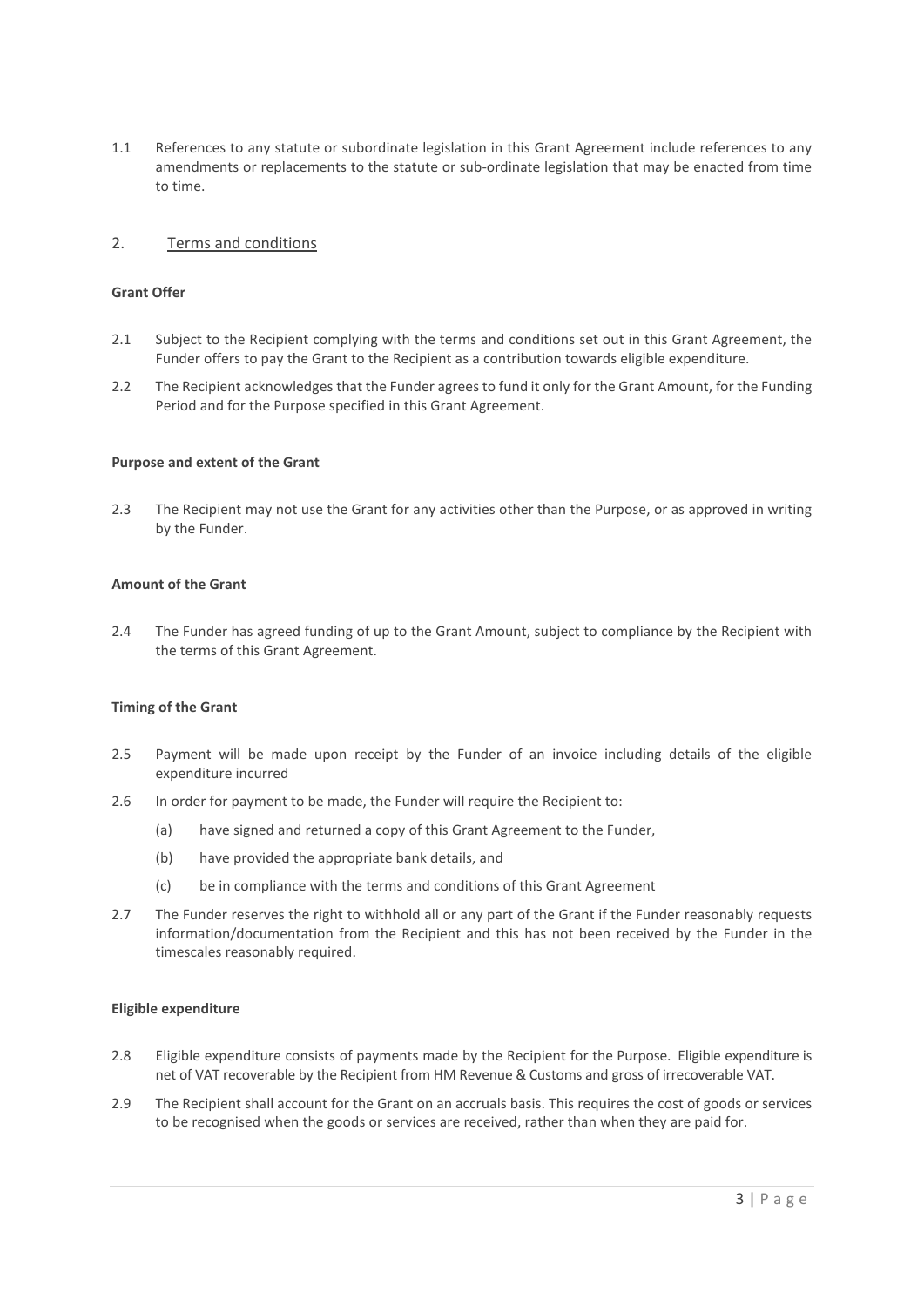#### **Managing the Grant**

- 2.10 Each party must notify the other of:
	- (a) the nominated person who will act as the party's authorised representative; and
	- (b) the contact details of the authorised representative and any deputies.
- 2.11 The Funder may ask the Recipient to clarify information related to the Purpose. If so, the Recipient shall comply with any reasonable request within the timescales reasonably provided.
- 2.12 An end of funding monitoring report (also referred to as an "outturn statement") shall be submitted by the Recipient to the Funder on or before the end of the Funding Period. This report must:
	- (a) be signed by a Treasurer, Finance Officer or equivalent; and
	- (b) contain a detailed breakdown of expenditure for the entire Funding Period and monitoring information against the outcomes set out in Schedule 1.
- 2.13 The Funder may, in addition, ask the Recipient to provide it with forecast outturn information for the financial year end. If so, the Recipient shall comply with any reasonable request.
- 2.14 The Recipient must notify the Funder as soon as reasonably practicable that an underspend is forecast.
- 2.15 Any underspend of Grant funds must be returned to the Funder before the end of the Funding Period.
- 2.16 If an overpayment of the Grant has been made, the Funder will notify the Recipient in writing and the Recipient will repayment the amount overpaid within 30 days of notification.
- 2.17 The Recipient may not vire funds between this Grant and other grants made to it.
- 2.18 The Recipient's Chief Finance Officer or equivalent shall ensure that appropriate professional arrangements are put in place for the management of the Grant and the reporting of expenditure. The Chief Finance Officer or equivalent shall take all necessary steps to ensure that the Grant is accounted for and monitored separately from the Recipient's other funding streams.
- 2.19 The Recipient undertakes to complete the work for which the Grant is provided. The work should be completed within agreed timescales and within the Funding Period.
- 2.20 The Recipient will recognise OPE in any publicity or literature related to the service. The Recipient shall seek approval from the Funder when acknowledging the Funder's support of its work.

#### **Records to be kept**

- 2.21 The Recipient must:
	- (a) maintain and operate effective monitoring and financial management systems; and
	- (b) keep a record of expenditure funded partly or wholly by the Grant, and retain all accounting records relating to this for a period of at least six years after the end of the Funding Period. Accounting records include: original invoices, receipts, minutes from meetings, accounts, deeds, and any other relevant documentation, whether in writing or electronic form.
- 2.22 Where the Recipient is working in partnership and its partner(s) wish to retain such documentation, the Recipient should obtain from the partner(s):
	- (a) an annual, written statement, signed by the partner's treasurer, of how the money was spent;

**and**

- (b) a signed undertaking that the partner will retain such documents for the period prescribed above.
- 2.23 Any funds provided under this Grant Agreement used to purchase capital items must be recorded separately to revenue items and identified on a separate payment request form.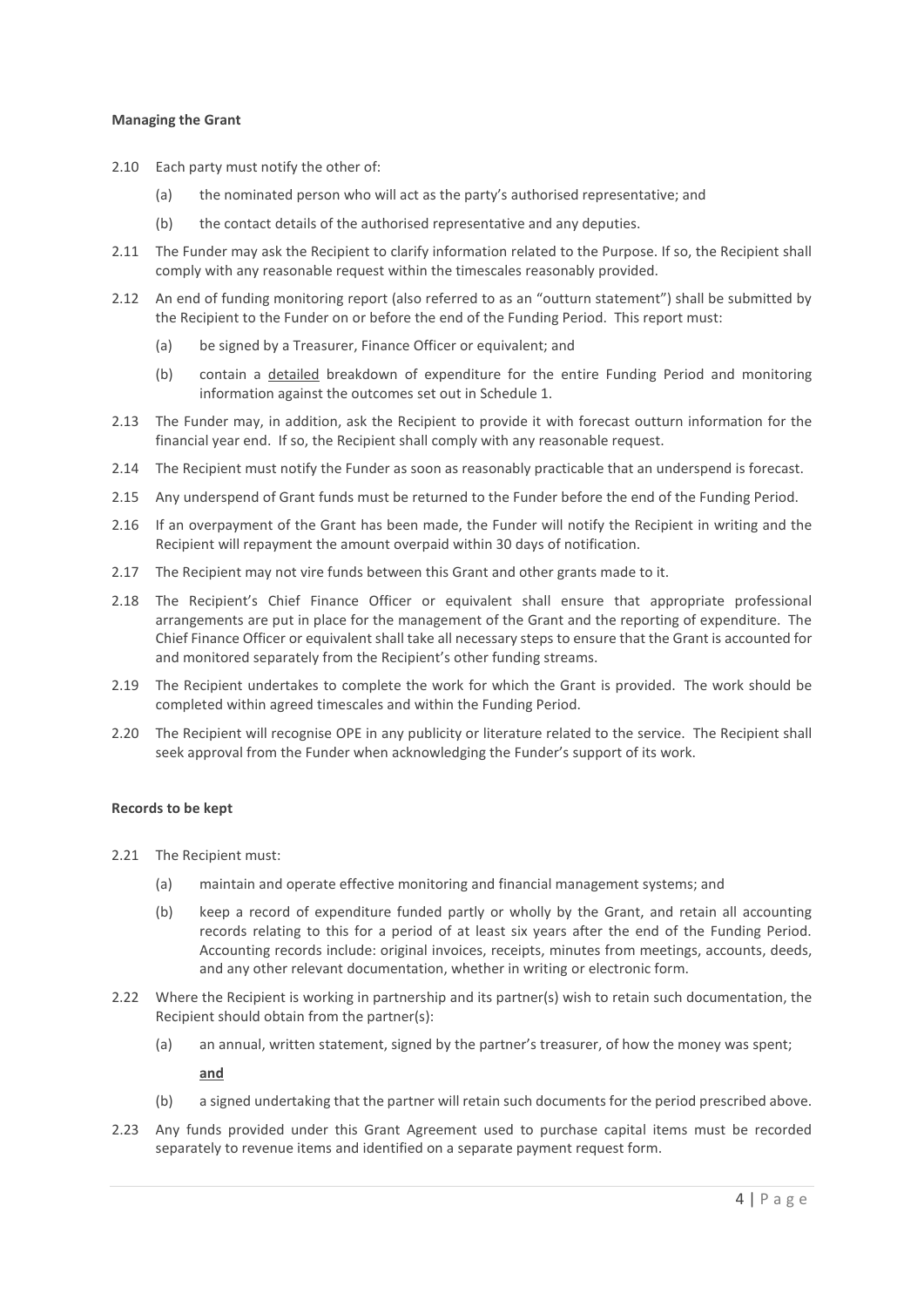#### **Audit and inspection**

- 2.24 The Recipient, without charge, will permit any officer or officers of the Funder, external auditing bodies or their nominees, to visit its premises and/or inspect any of its activities and/or to examine and take copies of the Recipient's books of account and such other documents or records as in such officers' view may relate to the use of Grant. In addition, examinations may be carried out into the economy, efficiency and effectiveness with which the Grant has been used. The Funder shall endeavour, but is not obliged, to provide due notice of its intent to conduct an audit.
- 2.25 The value and purpose of this Grant shall be identified separately in the Recipient's audited accounts (or the notes thereto).

#### **Lawful conduct, equal opportunities, use of volunteers and activities funded by the Grant**

- 2.26 The Recipient must ensure that all reasonable steps have been taken to ensure that it and anyone acting on its behalf complies with any applicable law for the time being in force (so far as binding on the Recipient).
- 2.27 No part of the Funding may be used towards any activity which is party-political or religious in intention, use, or presentation.

#### **Procurement procedures**

- 2.28 The Recipient must secure the best value for money and shall act in a fair, open and non-discriminatory manner in all purchases of goods and services which are purchased in whole or in part by the Funding.
- 2.29 If the Recipient follows a single tender procedure it must provide and document a full justification that can be robustly defended and maintain the relevant documentation on file.
- 2.30 The Recipient must ensure it complies with requirements of Procurement Legislation when procuring works, goods or services as appropriate using the Funding.

#### **Conflict of interest and financial or other irregularities**

- 2.31 The Recipient shall implement formal procedures to require all employees, elected members, officers, workers and other persons to declare any personal or financial interest in any matter concerning the use of the Funding and, where necessary, to be excluded from any discussion or decision-making relating to the matter concerned.
- 2.32 If the Recipient has any grounds for suspecting financial irregularity in the use of any Funding paid under this Grant Agreement, it must notify the Funder immediately, explain what steps are being taken to investigate the suspicion, and keep the Funder informed about the progress of the investigation.
- 2.33 For the purposes of Clause 2.33, "financial irregularity" includes fraud or other impropriety, mismanagement, and the use of the Grant for purposes other than those intended by the Funder.

### **Breach of Grant Conditions**

- 2.34 If the Recipient fails to comply with any of the conditions set out in this Grant Agreement, or if any of the events mentioned in Clause 2.35 occur, then the Funder may reduce, suspend, or withhold payments, or require all or any part of the Funding to be repaid. The Recipient must repay any amount required to be repaid under this condition within 30 days of receiving the demand for repayment.
- 2.35 The events referred to in Clause 2.34 are as follows:
	- (a) The Recipient purports to transfer or assign any rights, interests or obligations arising under this Grant Agreement without the written agreement in advance of the Funder;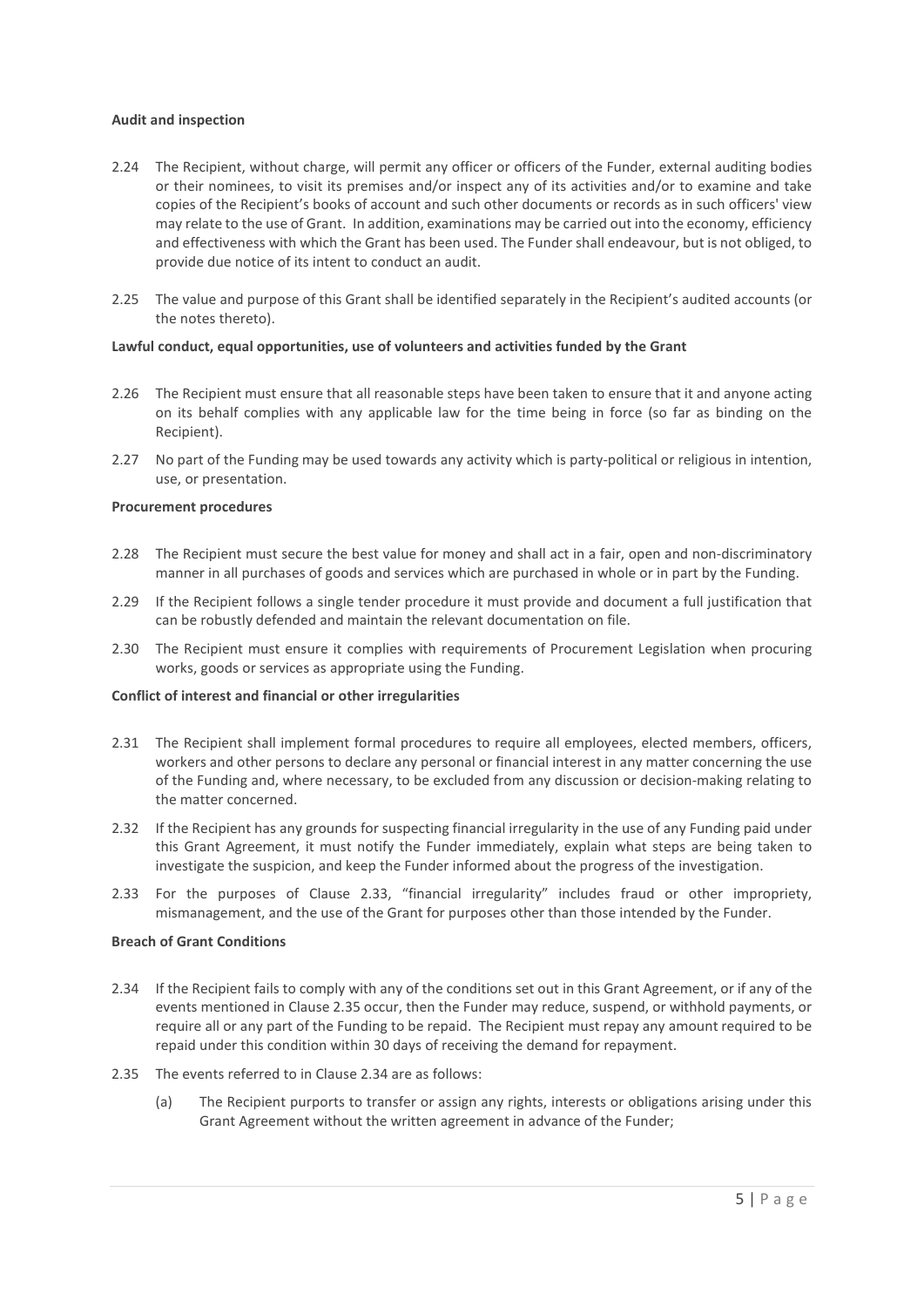- (b) Any information provided in the application for the Grant (or in a claim for payment) or in any subsequent supporting correspondence is found to be incorrect or incomplete to an extent which the Funder considers to be material;
- (c) The Recipient takes inadequate measures to investigate and resolve any reported irregularity;
- (d) The Recipient changes the nature of its operations to the extent which the Funder considers to be significant or prejudicial.
- (e) The Recipient is subject to a proposal for voluntary arrangement or has a petition for an administration order or a winding-up order brought against it; or passes a resolution to wind-up; or make any composition, arrangement, conveyance or assignment for the benefit of its creditors, or purports to do so; or is subject to the appointment of a receiver, administrator or liquidator.
- 2.36 In the event that it becomes necessary to take steps to enforce the terms and conditions of this Grant Agreement, the Funder will write to the Recipient giving particulars of its concern or of any breach of a term or condition of the Grant.
- 2.37 The Recipient must act within 30 days (or earlier, depending on the severity of the problem) to address the Funder's concern or rectify the breach, and may consult the Funder or agree with it an action plan for resolving the problem. If the Funder is not satisfied with steps taken by the Recipient to address its concern or rectify the breach, it may take steps to withhold or suspend the further payment of Grant, or to recover Grant funds already paid.
- 2.38 On termination of this Grant Agreement for any reason, the Recipient shall as soon as reasonably practicable return to the Funder any assets or property or any unused funds (unless the Funder gives its written consent to their retention) then in its possession in connection with this Grant Agreement.

#### **Insurance coverage**

- 2.39 The Recipient shall ensure that it has adequate insurance coverage (including but not limited to public liability insurance) in place and shall provide evidence of such insurance to the Funder on request.
- 2.40 Where the Recipient is a public body and has in place appropriate self-insurance arrangements, the Recipient may request, and the Funder, acting reasonably, may agree that the provisions of the Clause 2.39 above shall be waived

#### **Indemnity**

- 2.41 The Funder accepts no liability to the Recipient or to any third party for any costs, claims, damage or losses arising from the Project, however incurred, except to the extent that they arise from personal injury or death which is caused by the Funder's negligence.
- 2.42 The Recipient agrees to indemnify the Funder for any costs, claims, damages or losses which arise as a result of negligence by the Recipient or out of any breach by the Recipient of any terms of this Grant Agreement.

#### **Intellectual Property Rights**

- 2.43 The Funder will expect or pursue from the Recipient an irrevocable, royalty-free perpetual license regarding the use and sub-license of the use of any material created by the Recipient under the terms of this Grant Agreement if such material was created in furtherance of the Purpose and the Funder wishes to use the material in furtherance of the purpose.
- 2.44 The OPE logo must be used on materials generated pursuant to the Purpose and which is funded by the Grant Amount. Such print material must be agreed by the Funder prior to its use. All media opportunities must be jointly undertaken with the Funder and where possible a media launch should be discussed and undertaken jointly by the Funder.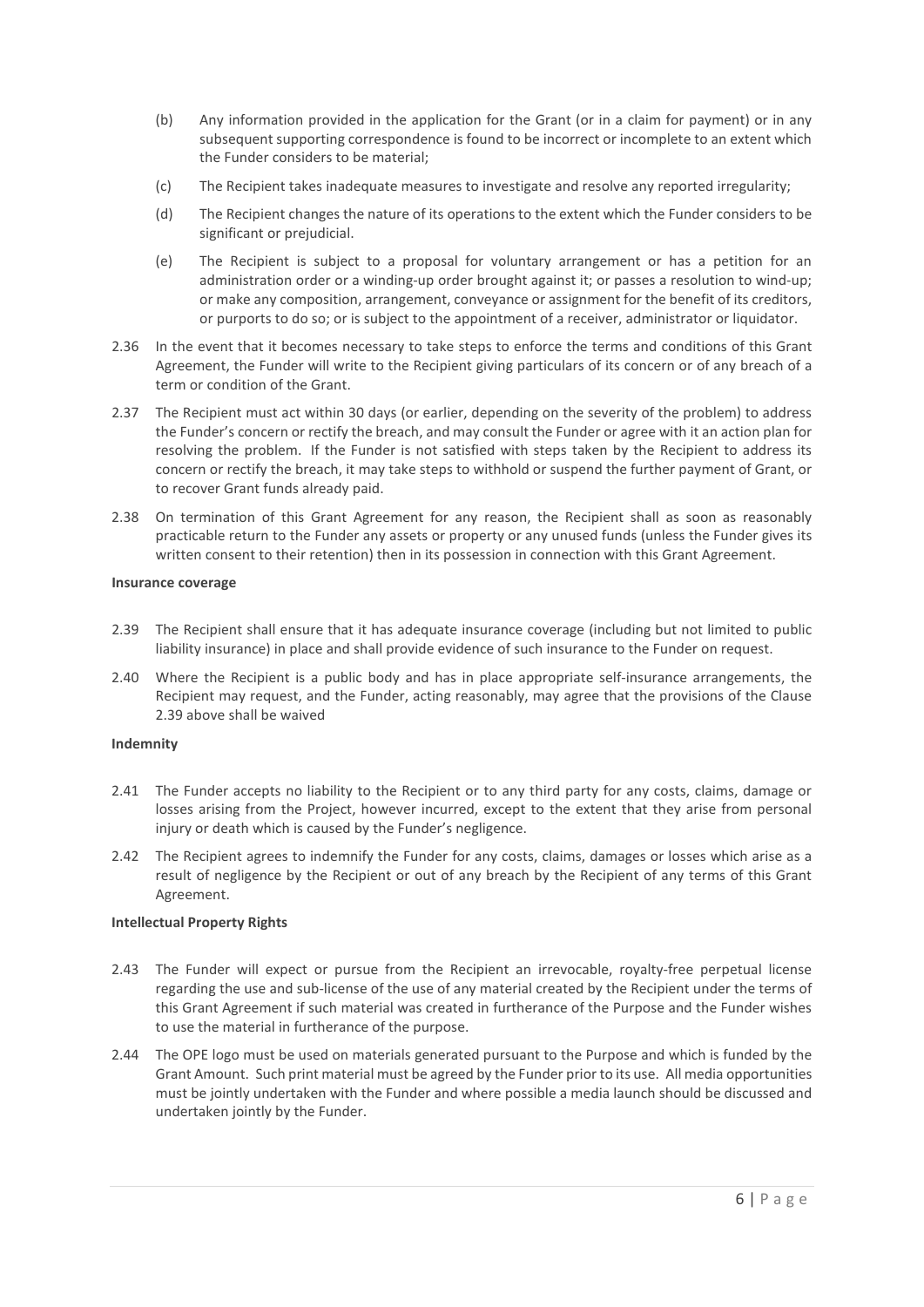#### **Funding Period and Termination**

- 2.45 The Funder does not commit to renew or continue financial support to the Recipient after the Funding Period.
- 2.46 The Funder may terminate this Agreement forthwith by serving a written notice on the Recipient if:
	- (a) the Funding or any part of it is being used for any purpose other than the Purpose set out in this Agreement;
	- (b) The Recipient has made any false, incorrect or misleading statement in order to obtain this grant or has been involved in any illegal activity or improper act in its administration;
	- (c) The Recipient has failed to remedy any breach of this Agreement within 28 days (or such other period as the Funder agrees in writing) of being served with a notice pointing out the breach requiring its rectification.
- 2.47 Any termination of this Agreement will be without prejudice to any other rights or remedies of the parties under this Agreement or at law and will not affect any accrued rights or liabilities of the parties at the date of termination.

#### **Repayment of the Grant Funding**

2.48 The Recipient shall repay the whole of the Grant Funding to the Funder in the instalments and no later than the dates which are specified in the table at Schedule 2.

#### 3. Amendments to the Grant Agreement

- 3.1 This Grant Agreement sets out the entire agreement between the parties. They replace all previous negotiations, agreements, understandings and representations between the parties, whether oral or in writing.
- 3.2 Any amendments to this Grant Agreement shall only be valid if they are in writing and signed by an authorised representative of both parties.

#### 4. Freedom of Information

- 4.1 Where applicable, the Recipient and the Funder are required to comply with the Freedom of Information Act 2000 (the "FOI Act"), any subordinate legislation made under the FOI Act and any guidance issued by the Information Funder.
- 4.2 The Recipient agrees to assist and cooperate with the Funder to enable the Funder to comply with its obligations under the FOI Act whenever a request is made for information which relates to or arises out of this Grant Agreement

#### 5. Transparency

- 5.1 The Recipient acknowledges that the Funder shall disclose this agreement and payments made against this grant of value £500 and above, in accordance with the Government's transparency agenda.
- 5.2 No information shall be disclosed if such disclosure would be in breach of the Data Protection Act, or is exempted from disclosure under the Freedom of Information Act.

### 6. Notices

6.1 All notices, invoices and other communications relating to this Grant Agreement shall be in writing and in English and shall be served by a party on the other party at its address shown at the head of this Grant Agreement.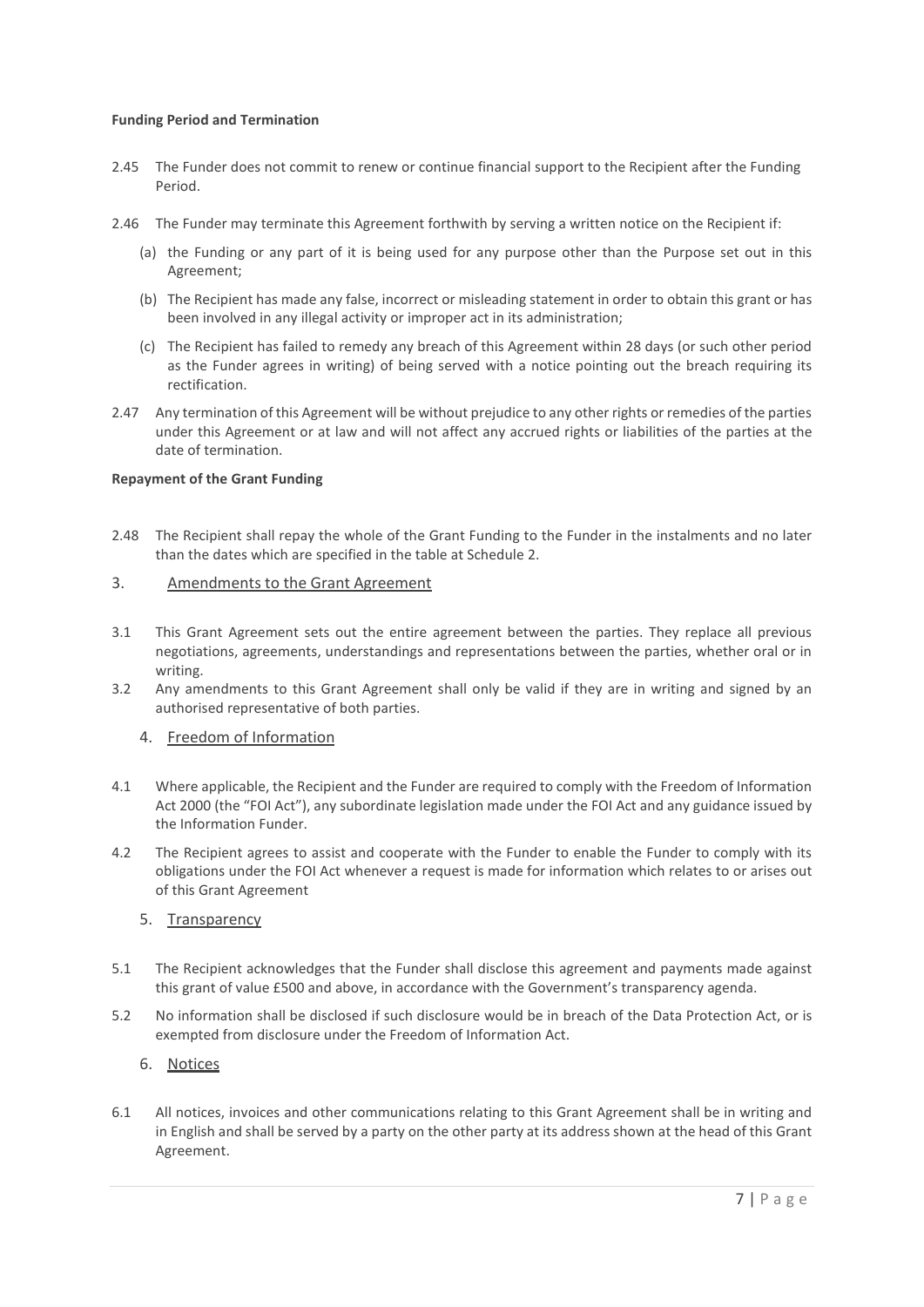- 6.2 Notices delivered hereunder shall be deemed to be delivered:
	- 6.2.1 if delivered by hand, upon receipt;
	- 6.2.2 if sent by pre-paid registered first class post (providing it is not returned as undelivered to the sender), two (2) working days after posting.
	- 6.2.3 if sent by electronic mail, on the date of delivery subject to the following conditions:
	- a) electronic mail should be sent to the Funder at [Funder@cumbria-pcc.gov.uk](mailto:commissioner@cumbria-pcc.gov.uk)
	- b) when an electronic mail is sent on a day which is not a working day or after 3:00pm on a working day, the electronic mail is deemed to have been received on the next working day, and
	- c) each electronic mail containing a formal notice under this Agreement shall be sent with a delivery receipt requested and shall not be deemed to have been received until the sender receives a confirmation delivery receipt.
	- 7. Contract (Rights of Third Parties) Act 1999
- 7.1 No person who is not a party to this Grant Agreement shall have the right to enforce any its terms.

### 8. Governing Law

8.1 This Grant Agreement shall be subject to and construed in accordance with English Law and subject to the exclusive jurisdiction of the courts of England and Wales.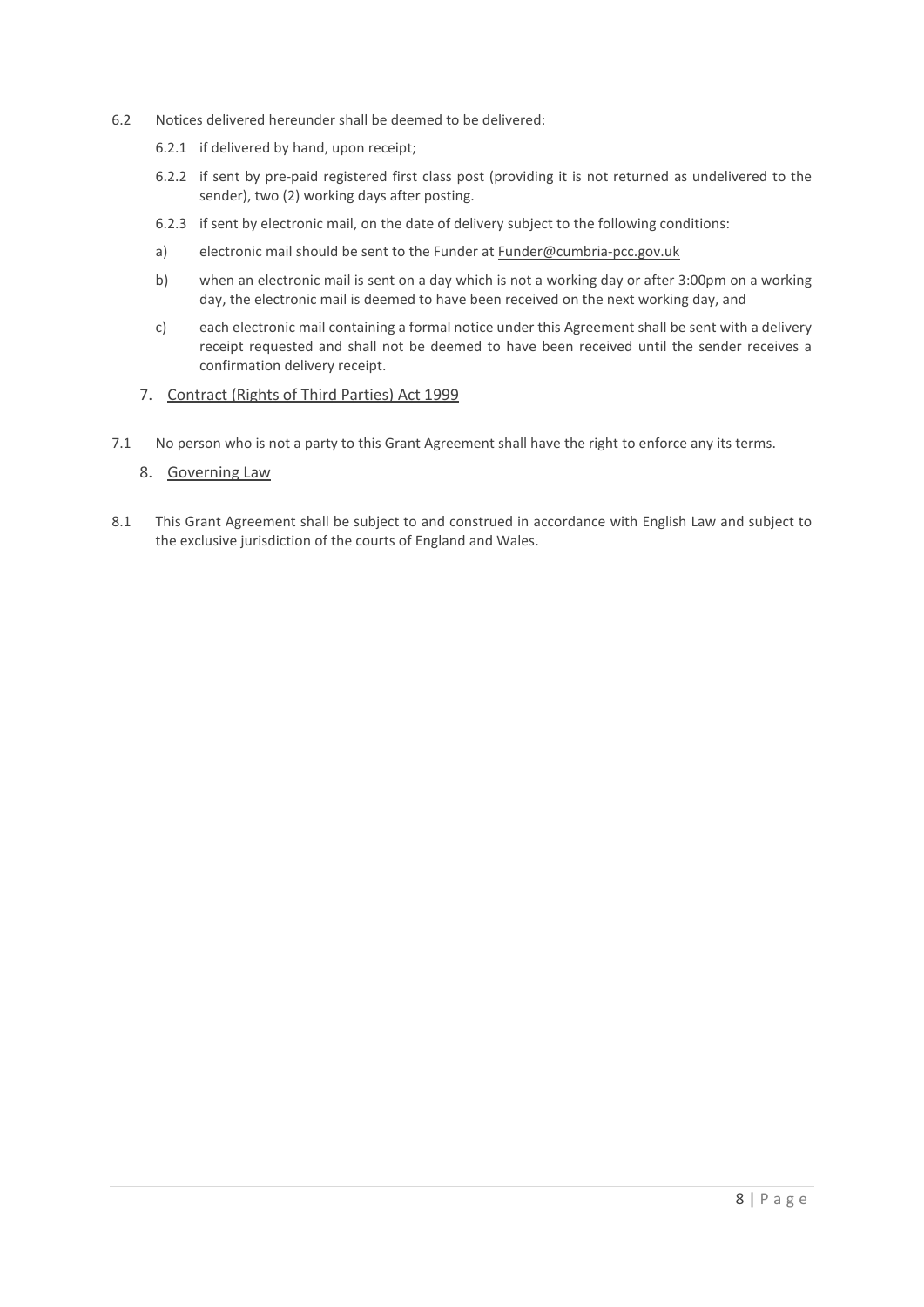### **ACCEPTANCE OF GRANT**

**The Recipient** accepts the offer of Grant contained in this Grant Agreement and agrees to comply with the terms and conditions of the Grant on which the offer is made.

### **On behalf of** The City Council of Carlisle

| Signature: |  |
|------------|--|
| Name:      |  |
| Date:      |  |
| Position:  |  |

### **The Recipient's Chief Finance Officer or Authorised Representative-**

| Signature: |                                 |
|------------|---------------------------------|
| Name:      | Tim Povall                      |
| Date:      |                                 |
| Position:  | Operational Director of Finance |

### **Bank details for grant payment**

| Bank name:      | <b>RBS</b>                                      |
|-----------------|-------------------------------------------------|
| Branch name:    | <b>Government Banking Services</b>              |
| Sort code:      | 60-70-80                                        |
| Account name:   | University Hospitals of Morecambe Bay NHS Trust |
| Account number: | 10009612                                        |
| Address:        |                                                 |
| Post code:      |                                                 |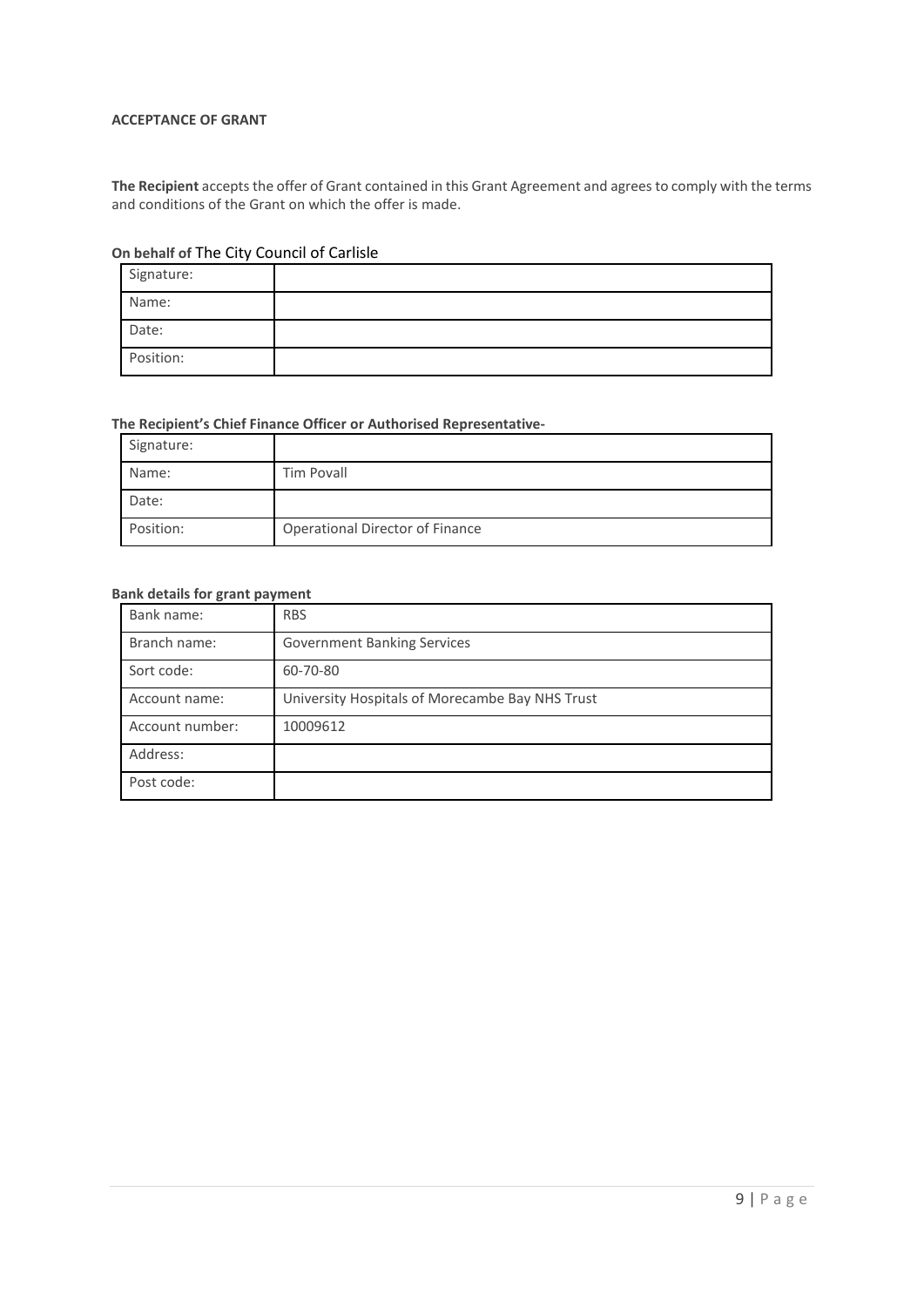### **SCHEDULE 1 – THE PURPOSE**

As the OPE8 Prospectus states: The core OPE ethos remains – a locally led programme, bringing national and local public sector partners together to address shared priorities through collaboration across a range of policy agendas, with government recognition, participation and support.

The impact of COVID-19 on our society has been fundamental. As we rebuild our economy, public sector organisations will want to consider their changing property and estate needs. This offers new opportunities for service collaboration across public sector partners and potential for the release of land for housing and economic development.

Reform of Local Government in Cumbria provides a greater role for an OPE approach around property. There are further opportunities to sweat, align and divest assets whilst ensuring a coordinated physical and an appropriate geographical public sector presence, access to services and to shape and influence how we use town centres in the future.

OPE sustainable grants need to be repaid in full within a three-year period. Since 2017, OPE has distributed £4.8m in sustainable grants. Returned funds are reinvested into new OPE priorities, helping to sustain the programme.

Repayments may be:

- Directly linked to a specific OPE project or projects where all or part funding is awarded as a sustainable grant.
- An agreed shared proportion across OPE-funded projects, in recognition of their future benefits.
- Linked to wider partnership delivery, covering repayment from other means/projects.

Typical types of OPE funded activity, including sustainable grant are:

- Master planning
- Feasibility studies
- Business case development
- Options appraisals
- Surveys, valuations and design works
- Specialist expertise
- Project management
- Local OPE programme management costs, where there is a strong supporting case.

#### OPE8 Application for Sustainable Grant

The Cumbria Partnership requested £300k of sustainable grant funding for the further development of the Health and Communities theme of work that began with the co-location of NHS Musculoskeletal (MSK) physios in the Sands Centre in Carlisle in 2017, due to space requirements on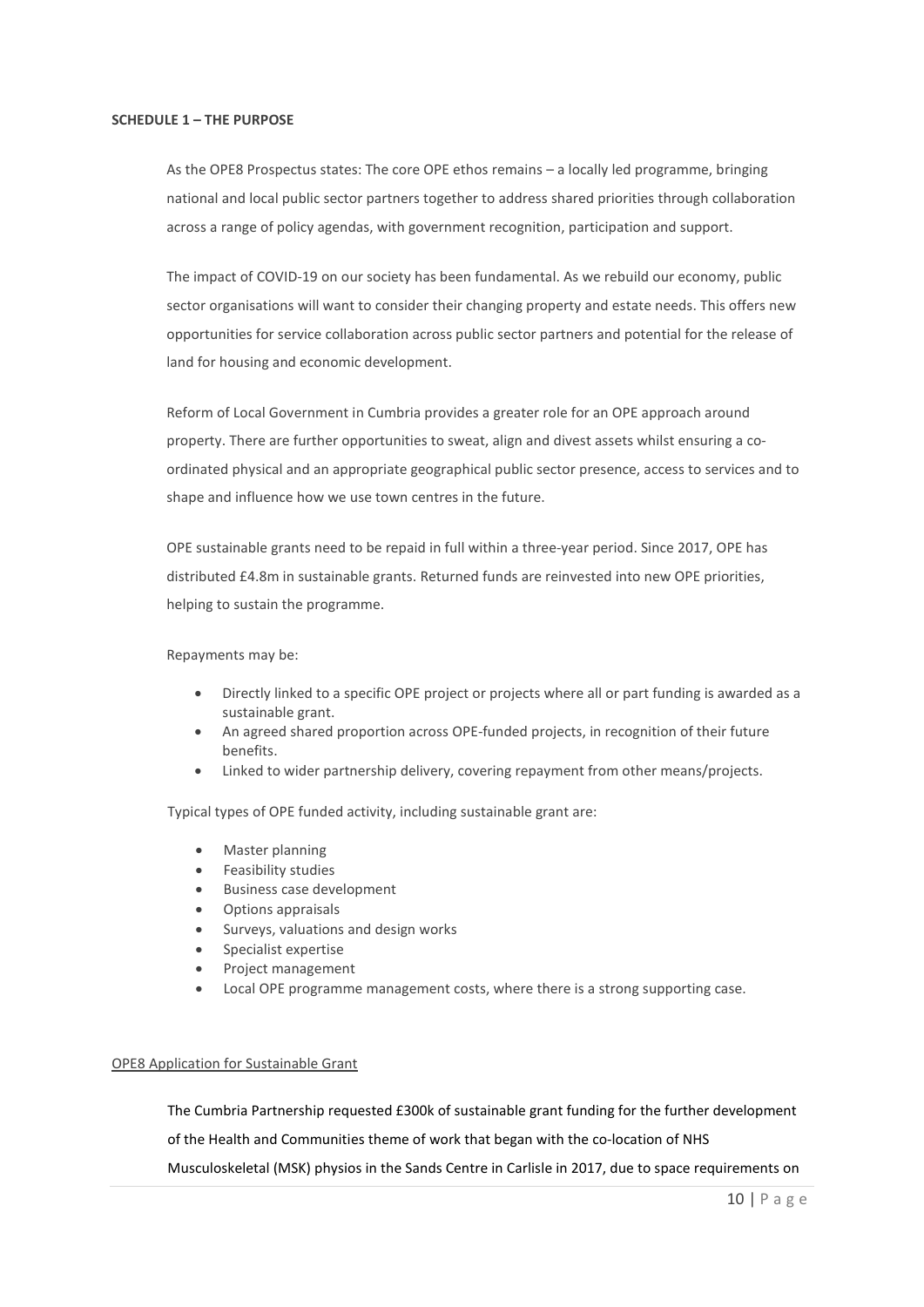the Cumberland Infirmary Carlisle site for acute care and is now being developed into an integrated service model for roll out across the county and beyond.

This is an exciting and innovative programme of work that aligns with the NHS Confederation's "Health is the New Wealth" and "The role of health and care on the local economy" initiatives that form part of their NHS Reset campaign. These are gaining traction at a national level, especially in response to the impacts of the prolonged Covid-19 pandemic. At a local level, we are aware that Cumbria's hospitals have been full since July 2020, not because of the number of Covid cases, but because of the socially distanced measures and safe working practices that have needed to be put in place between bed spaces and any interaction between patients and their carers, visitors and each other.

A significant programme of work is underway in North Cumbria to move as many outpatient services off the hospital sites as possible to free up vital hospital space for acute care. This totally aligns with the work now being undertaken to map the pathways for more integrated working between Cumbria's leisure service providers and their NHS counterparts, noting that often they have equivalent qualifications, skills and experience. Additionally, there is scope to develop this further into health and wellbeing (including mental health and social care), working alongside local council colleagues. This work is required urgently, noting that whereas leisure centres were temporarily transformed into recovery centres during the initial response to Covid-19 and thankfully were not needed here in Cumbria, leisure centres were closed to the public and 95% of leisure service providers were furloughed from the beginning of lockdown.

Working with the NHS MSK Leads in both the north and south of the county, alongside leisure service providers and the local authorities who own the leisure centres, it is becoming increasingly evident just how strategic an integrated service model could be to address the long term health impacts of this debilitating virus; to release the pressure on NHS outpatient services, trying to work out of overly subscribed hospital sites; to secure the future of leisure service providers and the leisure centres that they have mostly been unable to work out of over the past 18 months, noting that so many of them nationally are now facing permanent closure, which is putting a significant number of leisure service providers at risk of redundancy. It will also address and prevent the significant long-term health issues facing our local communities, not only within Cumbria but nationwide. Any OPE funding that can be utilised for this vital work will have a lasting impact as can be seen in terms of the Social and Economic Value of Being Active.

Furthermore, it is anticipated that this will reduce the running costs of our local NHS trusts and increase the number of people gaining jobs as they are supported to improve their health outcomes, noting that the health of people in our communities faces a range of complex and linked challenges, such as the increase in people living with chronic illness and long-term illness linked to our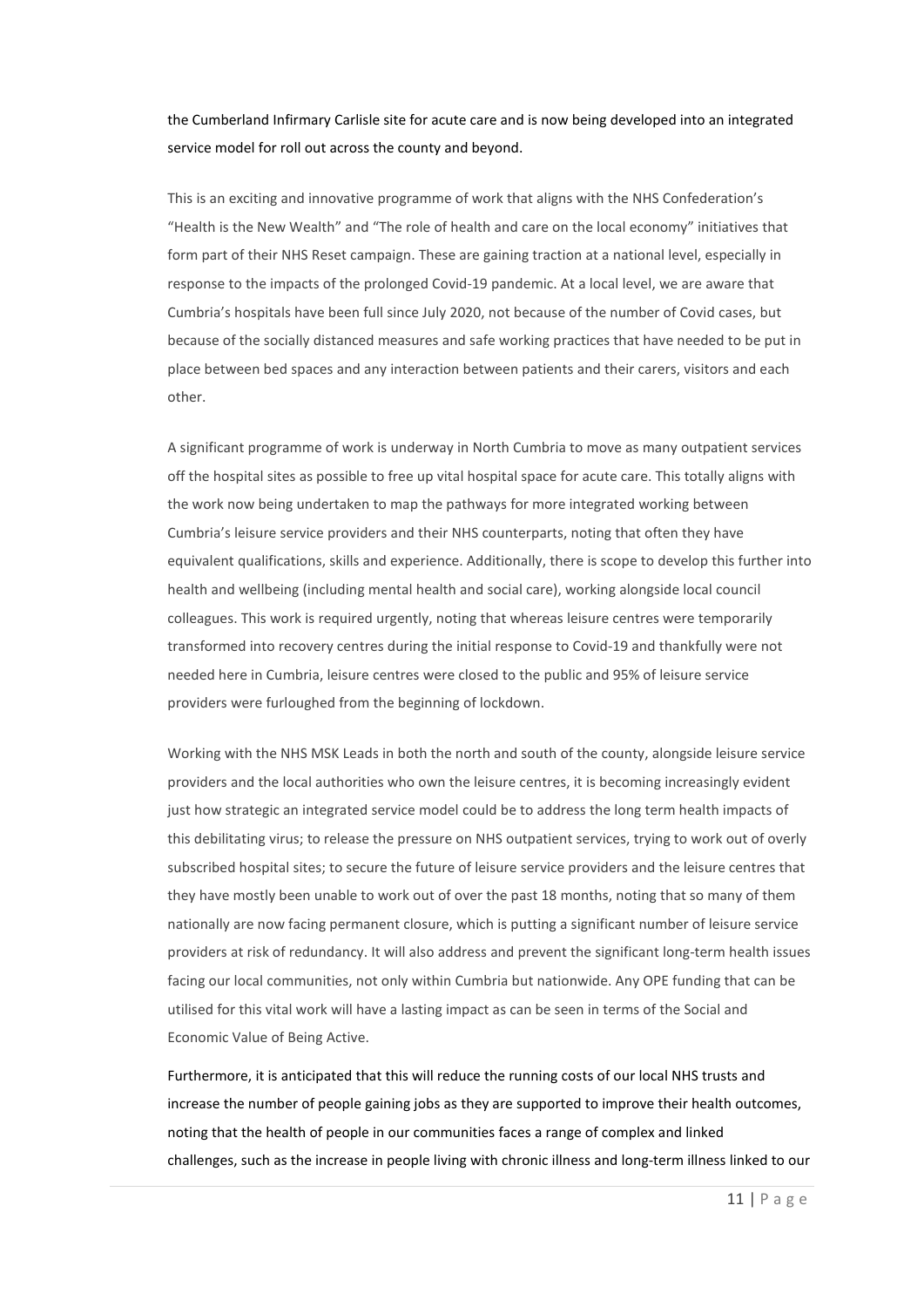ageing society and growing health inequalities. Cumbria's mortality rate from causes considered preventable is shown in the table below and detailed further in the report produced by the Cumbria Intelligence Observatory on 24<sup>th</sup> August 2020[: https://www.cumbriaobservatory.org.uk/health-social](https://www.cumbriaobservatory.org.uk/health-social-care/)[care/:](https://www.cumbriaobservatory.org.uk/health-social-care/)

|                                                                                          | Cumbria |                   | <b>North West</b> |                     | <b>England</b> |             |
|------------------------------------------------------------------------------------------|---------|-------------------|-------------------|---------------------|----------------|-------------|
|                                                                                          |         | Count Per 100,000 |                   | Count   Per 100,000 | Count          | Per 100,000 |
| Mortality rate from causes<br>considered preventable -<br>Female - All ages (2016 - 18)  | 1,308   |                   | 172.5 18,249      |                     | 165.4 112,532  | 133.3       |
| Mortality rate from causes<br>considered preventable - Male -<br>All ages (2016 - 18)    | 1,960   |                   | 265.7 27,417      |                     | 255.2 172,056  | 208.7       |
| Mortality rate from causes<br>considered preventable -<br>Persons - All ages (2016 - 18) | 3,268   |                   | 218.4 45,666      |                     | 209.7 284,588  | 170.6       |

It is anticipated that the £300k of sustainable grant funding would be allocated to the leisure centres included in this co-located and integrated service provision across Cumbria for project management, feasibility studies and to help fund the adaptations required to facilitate this work as depicted in the table below:

| Kendal | <b>Barrow</b> | <b>Penrith</b> | Whitehaven | <b>Ulverston</b> |
|--------|---------------|----------------|------------|------------------|
| £60k   | £60k          | £60k           | £60k       | £60k             |